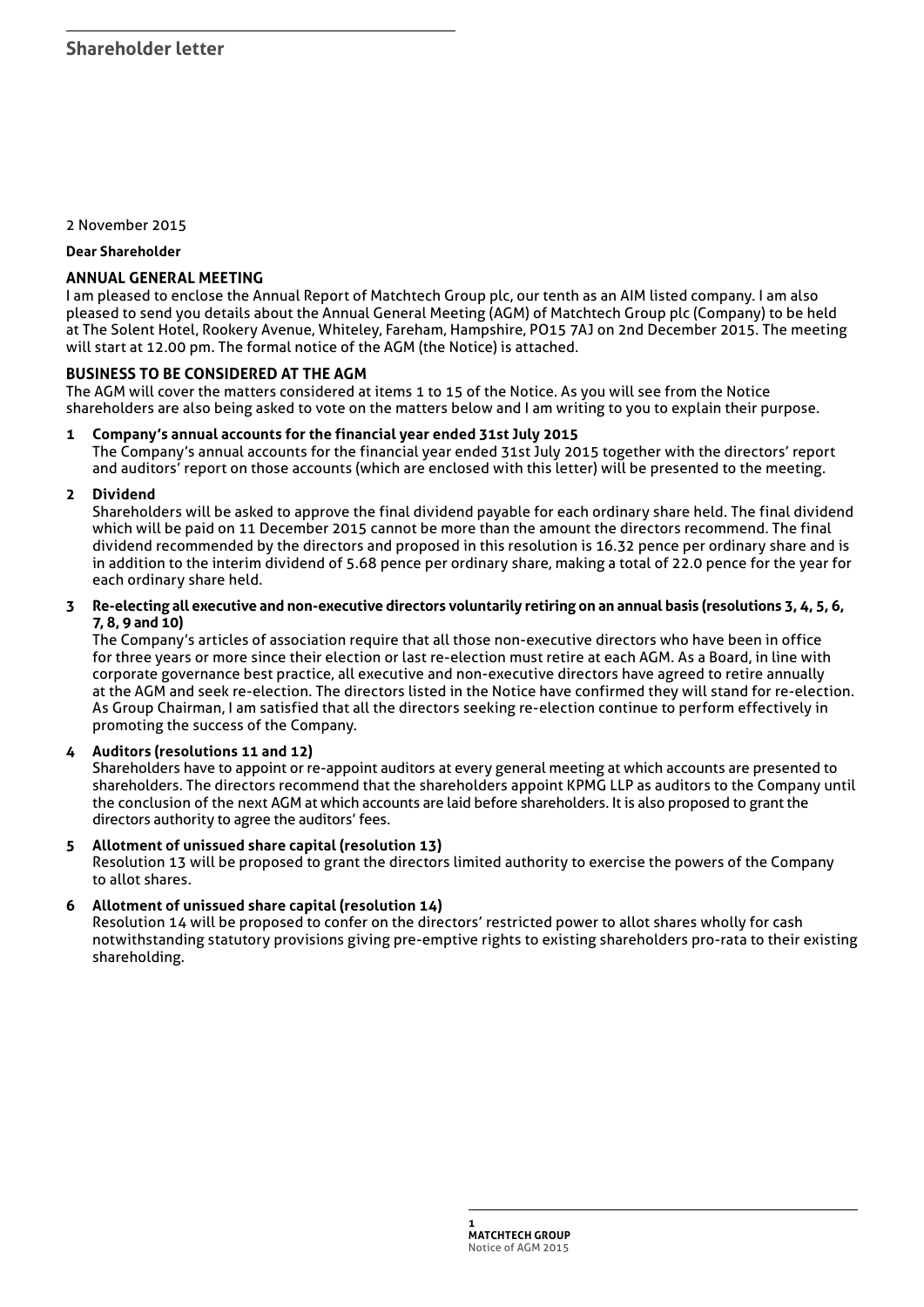### **7 Approval of market purchases of ordinary shares (resolution 15)**

In certain circumstances it may be advantageous for the Company to purchase its own shares. Resolution 15, which will be proposed as a special resolution, approves the purchase by the Company of up to 3,080,328 ordinary shares at a minimum price of £0.01 and a maximum price not exceeding 105% of the average middle market quotation as derived from the AIM appendix to the Daily Official List of the London Stock Exchange plc for the five business days immediately preceding the date on which the shares are contracted to be purchased.

The directors intend to use this authority only after careful consideration, taking into account prevailing market conditions and the overall position of the Company. The directors will only purchase such shares after taking into account the effects on earnings per share, underlying business performance and whether any such purchase is in the best interests of shareholders.

### **WHAT TO DO NEXT**

Enclosed with this letter is the Notice together with a form of proxy. You are requested to complete, sign and return the form of proxy to indicate whether or not you intend to be present at the AGM as soon as possible and, in any event, so as to reach the Company's Registrar by 12 pm on 30 November 2015. Appointment of a proxy does not preclude you from attending the AGM and voting in person. If you have appointed a proxy and attend the AGM in person, your proxy appointment will automatically be terminated.

# **RECOMMENDATION**

The directors consider the above proposals to be in the best interests of the Company and its shareholders and recommend shareholders to vote in favour of the resolutions to be proposed at the AGM.

Yours faithfully

J () pt

**Ric Piper** Interim Non-Executive Chairman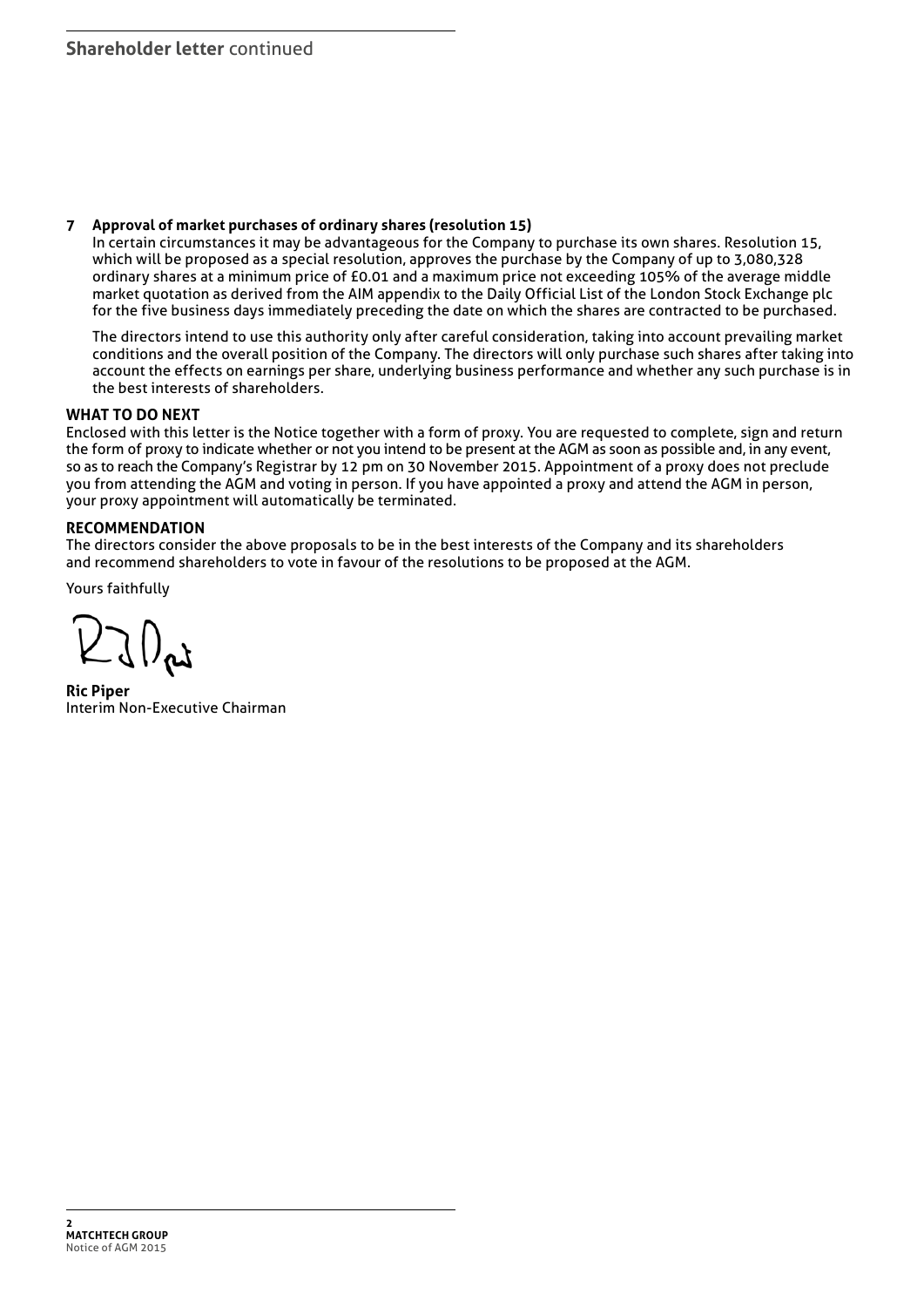Matchtech Group plc. Registered in England and Wales under registered number 4426322

NOTICE IS HEREBY GIVEN that the Annual General Meeting (the Meeting) of Matchtech Group plc (Company) will be held at The Solent Hotel, Rookery Avenue, Whiteley, Fareham, Hampshire PO15 7AJ on 2 December 2015 at 12 pm for the following purposes:

### **Ordinary business**

To consider and if thought fit, to pass the following resolutions which will be proposed as ordinary resolutions:

- 1) to receive and adopt the Company's annual accounts for the financial year ended 31 July 2015 together with the Directors' Report and Auditors' Report on those accounts.
- 2) to declare a final dividend of 16.32p per share for the year ended 31 July 2015 payable on 11 December 2015 to shareholders who are on the register of members of the Company on 13 November 2015.
- 3) to re-elect Brian Wilkinson who is retiring from office by rotation as director of the Company.
- 4) to re-elect George Materna who is retiring from office by rotation as director of the Company.
- 5) to re-elect Tony Dyer who is retiring from office by rotation as director of the Company.
- 6) to re-elect Keith Lewis who is retiring from office by rotation as director of the Company.
- 7) to re-elect Ric Piper who is retiring from office by rotation as director of the Company.
- 8) to re-elect Richard Bradford who is retiring from office by rotation as director of the Company.
- 9) to re-elect Rudi Kindts who is retiring from office by rotation as director of the Company.
- 10) to re-elect Roger Goodman who is retiring from office by rotation as director of the Company.
- 11) to re-appoint KPMG LLP as auditors who hold office from the conclusion of the meeting to the conclusion of the next meeting at which accounts are laid before the Company in general meeting.
- 12) to authorise the directors to determine the remuneration of the auditors.

### **Special Business**

To consider and if thought fit, to pass, the following resolutions, of which 13 will be proposed as an ordinary resolution and 14 and 15 will be proposed as special resolutions.

13) that in substitution of all existing powers the directors are hereby generally and unconditionally authorised for the purposes of Section 551 of the Companies Act 2006 (Act) to exercise all the powers of the Company to allot shares in the Company or grant rights to subscribe for or convert any security into shares in the Company (such shares and rights to subscribe for or to convert any security into shares of the Company being "relevant securities") up to the aggregate nominal amount of £102,678. The authority hereby conferred shall expire, unless previously varied, renewed or revoked by the Company in general meeting, on the date of the Company's next Annual General Meeting or 18 months after the passing of this resolution, whichever occurs first, provided that the Company may, prior to such expiry, make an offer or agreement which would or might require relevant securities to be allotted after such expiry in which case the directors may allot such securities pursuant to such offer or agreement as if such authority had not expired.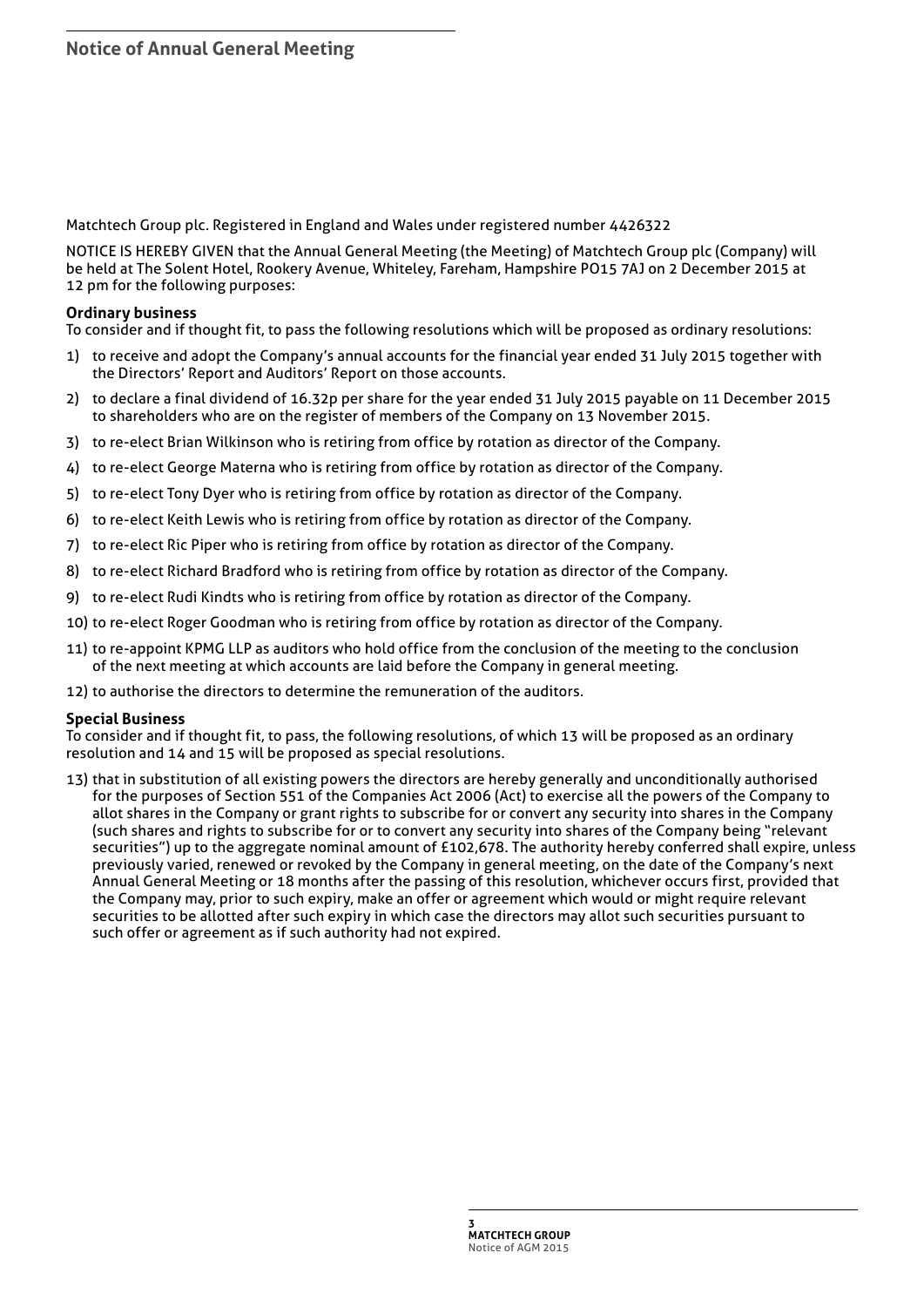- 14) that subject to the passing of resolution 13 set out in the notice convening this Annual General Meeting and in substitution of all existing powers the directors are hereby empowered pursuant to Section 570(1) of the Act to allot equity securities (as defined in Section 560(1) of the Act) for cash as if Section 561(1) of the Act did not apply to any such allotment provided that:
	- (a) the power conferred hereby shall expire on the date of the next Annual General Meeting of the Company or 18 months after the passing of this resolution, whichever occurs first unless renewed, extended, varied or revoked by the Company in general meeting;
	- (b) the Company may before such expiry make an offer or agreement which would or might require equity securities to be allotted after such expiry and the directors may allot equity securities in pursuance of such offer or agreement as if the power conferred hereby had not expired; and
	- (c) is limited to:
		- (i) allotments of equity securities where such securities have been offered (whether by way of a rights issue, open offer or otherwise) to holders of ordinary shares in the Company's capital in proportion (as nearly as may be) to their existing holdings of ordinary shares but subject to the Directors having a right to make such exclusions or other arrangements in connection with the offer as they deem necessary or expedient to deal with equity securities representing fractional entitlements and/or legal or practical problems under the laws of, or the requirements of any recognised regulatory body or any stock exchange in, any territory;
		- (ii) the allotment of equity securities pursuant to the terms of The Matchtech Group plc 2006 Long Term Incentive Plan and The Matchtech Group plc Share Incentive Plan or any other employees' share option scheme approved by the members in general meeting;
		- (iii) allotments of equity securities for cash otherwise than pursuant to paragraph (c) (i) above up to an aggregate nominal amount of £15,402.
- 15) that the Company be generally and unconditionally authorised for the purposes of Section 701 of the Act to make market purchases (as defined in Section 693(4) of that Act) of ordinary shares of the Company provided that:
	- (a) the maximum aggregate number of ordinary shares which may be purchased is 3,080,328;
	- (b) the minimum price which may be paid for each ordinary share is £0.01;
	- (c) the maximum price (excluding expenses) which may be paid for any ordinary share does not exceed 105% of the average middle market quotations for an ordinary share as derived from the AIM appendix to the Daily Official List of the London Stock Exchange plc for the five business days immediately preceding the day on which the share is contracted to be purchased; and
	- (d) this authority shall expire at the conclusion of the next Annual General Meeting of the Company or 18 months after the passing of this resolution, whichever occurs first, unless such authority is renewed prior to that time (except in relation to the purchase of ordinary shares the contract for which was concluded before the expiry of such authority and which might be executed wholly or partly after such expiry).

By order of the Board

**TAA** 

**Tony Dyer** Chief Financial Officer 2 November 2015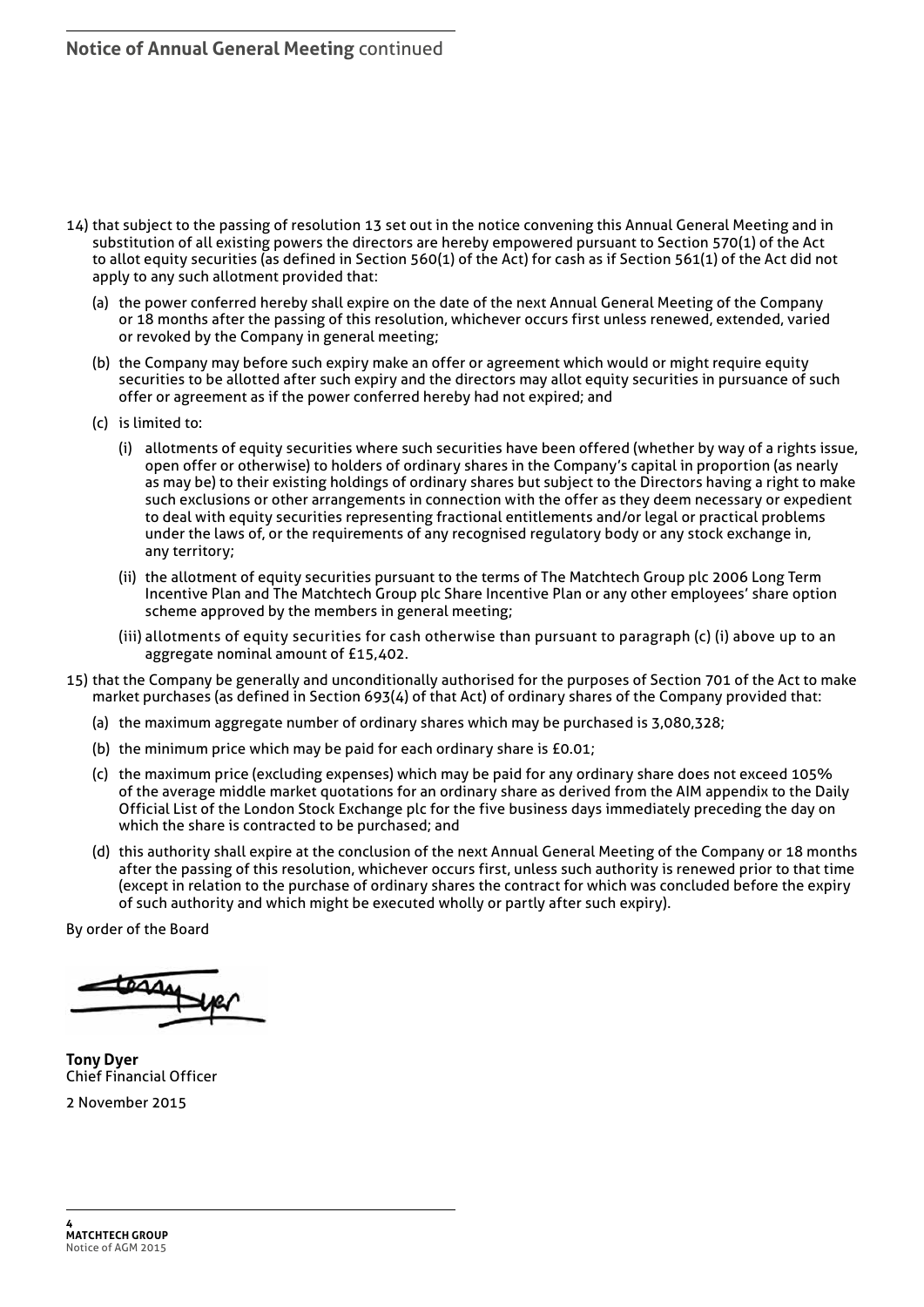## Matchtech Group plc

Registered in England and Wales under registered number 4426322

- 1. Pursuant to Part 13 of the Companies Act 2006 and to Regulation 41 of the Uncertificated Securities Regulations 2001 (as amended), only those members registered in the register of members of the Company at 6.00 pm on 30 November 2015 (or if the AGM is adjourned, 6pm 2 days prior to the time fixed for the adjourned AGM) shall be entitled to attend and vote at the AGM in respect of the number of shares registered in their name at that time. Any changes to the register of members after such time shall be disregarded in determining the rights of any person to attend or vote at the AGM.
- 2. Should you wish to attend the AGM in person, you may be asked to provide proof of your identity and to allow security staff to be search bags or packages that you wish to bring into the meeting. We recommend that you arrive in good time to allow for these procedures. In order to speed up admission, we would ask that you do not bring suitcases or large bags, cameras, laptop computers or tape recorders to the venue. You may not be allowed to bring into the meeting recording equipment, cameras, mobile telephones or any other inappropriate item which may interfere with the good order of the meeting (storage and cloakroom facilities will be provided).
- 3. A member who is entitled to attend, speak and vote at the AGM may appoint a proxy to attend, speak and vote instead of him. A member may appoint more than one proxy provided each proxy is appointed to exercise rights attached to different shares (so a member must have more than one share to be able to appoint more than one proxy). A proxy need not be a member of the Company but must attend the AGM in order to represent you. A proxy must vote in accordance with any instructions given by the member by whom the proxy is appointed. Appointing a proxy will not prevent a member from attending in person and voting at the AGM (although voting in person at the AGM will terminate the proxy appointment). A proxy form is enclosed. The notes to the proxy form include instructions on how to appoint the Chairman of the AGM or another person as a proxy. You can only appoint a proxy using the procedures set out in these Notes and in the notes to the proxy form.
- 4. To be valid, a proxy form, and the original or duly certified copy of the power of attorney or other authority (if any) under which it is signed or authenticated, should reach the Company's registrar, of 34 Beckenham Road, Beckenham, Kent BR3 4TU, by no later than 12.00 pm on 30 November 2015.
- 5. The notes to the proxy form include instructions on how to appoint a proxy by using the CREST proxy appointment service.
- 6. You may not use any electronic address provided either in this Notice of AGM or in any related documents (including the proxy form) to communicate with the Company for any purposes other than those expressly stated.
- 7. In the case of joint holders of shares, the vote of the first named in the register of members who tenders a vote, whether in person or by proxy, shall be accepted to the exclusion of the votes of other joint holders.
- 8. A member that is a company or other organisation not having a physical presence cannot attend in person but can appoint someone to represent it. This can be done in one of two ways: either by the appointment of a proxy (described in Notes 3 to 5 above) or of a corporate representative. Members considering the appointment of a corporate representative should check their own legal position, the Company's articles of association and the relevant provision of the Companies Act 2006.
- 9. Members attending the AGM have the right to ask any questions relating to the business being dealt with at the AGM.
- 10. As at 12 pm on 28 October 2015, the Company's issued share capital comprised 30,803,285 ordinary shares of 1p nominal value each. Each ordinary share carries the right to one vote at a general meeting of the Company. No ordinary shares were held in treasury and accordingly the total number of voting rights in the Company as at 12 pm on 28 October 2015 is 30,803,285.
- 11. Copies of the executive directors' service contracts with the Company and any of its subsidiary undertakings and letters of appointment of the non-executive directors are available for inspection at the registered office of the Company during the usual business hours on any weekday (Saturday, Sunday or public holidays excluded) from the date of this notice until the conclusion of the AGM and will also be available for inspection at the place of the AGM from 11.45 am on the day of the AGM until its conclusion.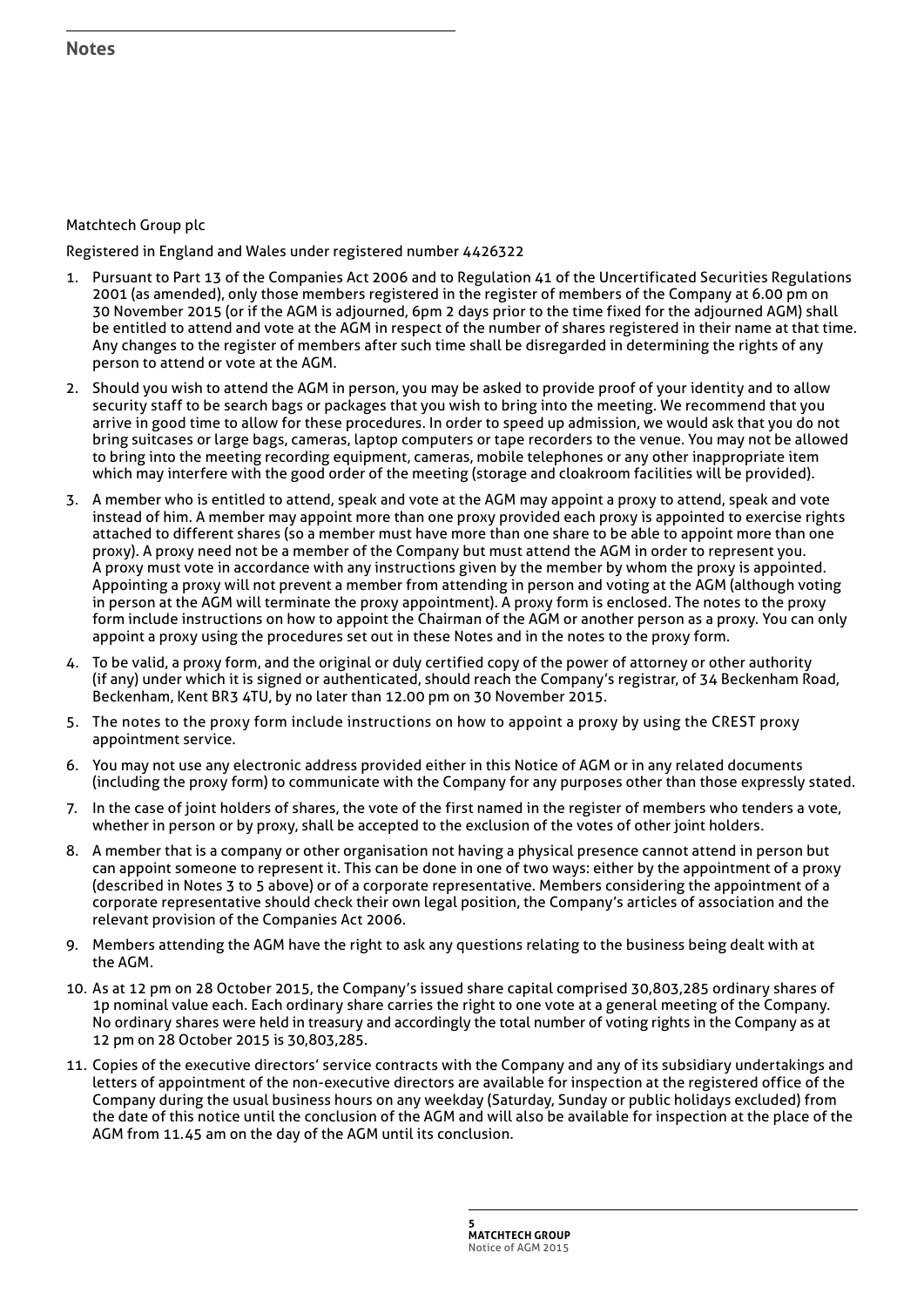- 1. As a member of the Company you are entitled to appoint one or more proxies to exercise all or any of your rights to attend, speak and vote at a general meeting of the Company. You can only appoint a proxy using the procedures set out in these notes.
- 2. A proxy does not need to be a member of the Company but must attend the meeting to represent you. To appoint as your proxy a person other than the Chairman of the meeting, insert their full name in the box. If you sign and return this proxy form with no name inserted in the box, the Chairman of the meeting will be deemed to be your proxy. Where you appoint as proxy someone other than the Chairman, you are responsible for ensuring that they attend the meeting and are aware of your voting intentions.
- 3. You may appoint more than one proxy provided each proxy is appointed to exercise rights attached to different shares. You may not appoint more than one proxy to exercise rights attached to any one share. To appoint more than one proxy you may photocopy the proxy form. Please indicate the proxy holder's name and the number of shares in relation to which they are authorised to act as your proxy (which, in aggregate, should not exceed the number of shares held by you). Please also indicate if the proxy instruction is one of multiple instructions being given. All forms must be signed and should be returned together in the same envelope.
- 4. To direct your proxy how to vote on the resolutions mark the appropriate box with an 'X'. To abstain from voting on a resolution select the relevant vote withheld box. A vote withheld is not a vote in law, which means that the vote will not be counted in the calculation of votes for or against the resolution. If no voting indication is given, your proxy will vote or abstain from voting at his or her discretion. Your proxy will vote (or abstain from voting) as he or she thinks fit in relation to any other matter which is put before the annual general meeting.
- 5. To be effective, this form of proxy, duly completed, together with any power of attorney under which it is executed or a notarially certified copy of it (failing previous registration with the Company), must be lodged with the Company's Registrar, Capita Asset Services, PXS,34 Beckenham Road, Beckenham, Kent, BR3 4TU to arrive not later than 12 pm on 30 November 2015. Alternatively, a CREST member may appoint a proxy or proxies by using the CREST electronic proxy appointment service, by following the procedure set out in Note 14 below. You can only appoint a proxy using the procedure set out in these Notes and in the notes to the Notice.
- 6. An individual member or attorney must sign this form. In the case of a member which is a company, this form of proxy must be executed under its common seal or signed on its behalf by a duly authorised attorney or a duly authorised officer of the corporation.
- 7. In the case of joint holders, the vote of the senior holder who tenders a vote, whether in person or by proxy, will be accepted to the exclusion of the votes of any of the joint holders. For these purposes, seniority is determined by the order in which the names stand in the register of members in respect of the joint holding.
- 8. To change your proxy instructions simply submit a new proxy appointment using the methods set out above. Note that the cut-off time for receipt of proxy appointments (see above) also applies in relation to amended instructions; any amended proxy appointment received after the relevant cut-off time will be disregarded. Where you have appointed a proxy and would like to change the instructions using another form of proxy, please contact the Company's Registrar, Capita Asset Services, PXS, 34 Beckenham Road, Beckenham, Kent, BR3 4TU.
- 9. If you submit more than one valid proxy appointment, the appointment received last before the latest time for the receipt of proxies will take precedence.
- 10. In order to revoke a proxy instruction you will need to inform the Company by sending a signed hard copy notice clearly stating your intention to revoke your proxy appointment to the Company's Registrar, Capita Asset Services, PXS, 34 Beckenham Road, Beckenham, Kent, BR3 4TU to arrive not later than 12 pm on 30 November 2015.
- 11. In the case of a member which is a company, the revocation notice must be executed under its common seal or signed on its behalf by a duly authorised attorney or a duly authorised officer of the corporation. Any power of attorney or any such authority under which the revocation notice is signed or a notarially certified copy of it (failing previous registration with the Company) must be included with the revocation notice.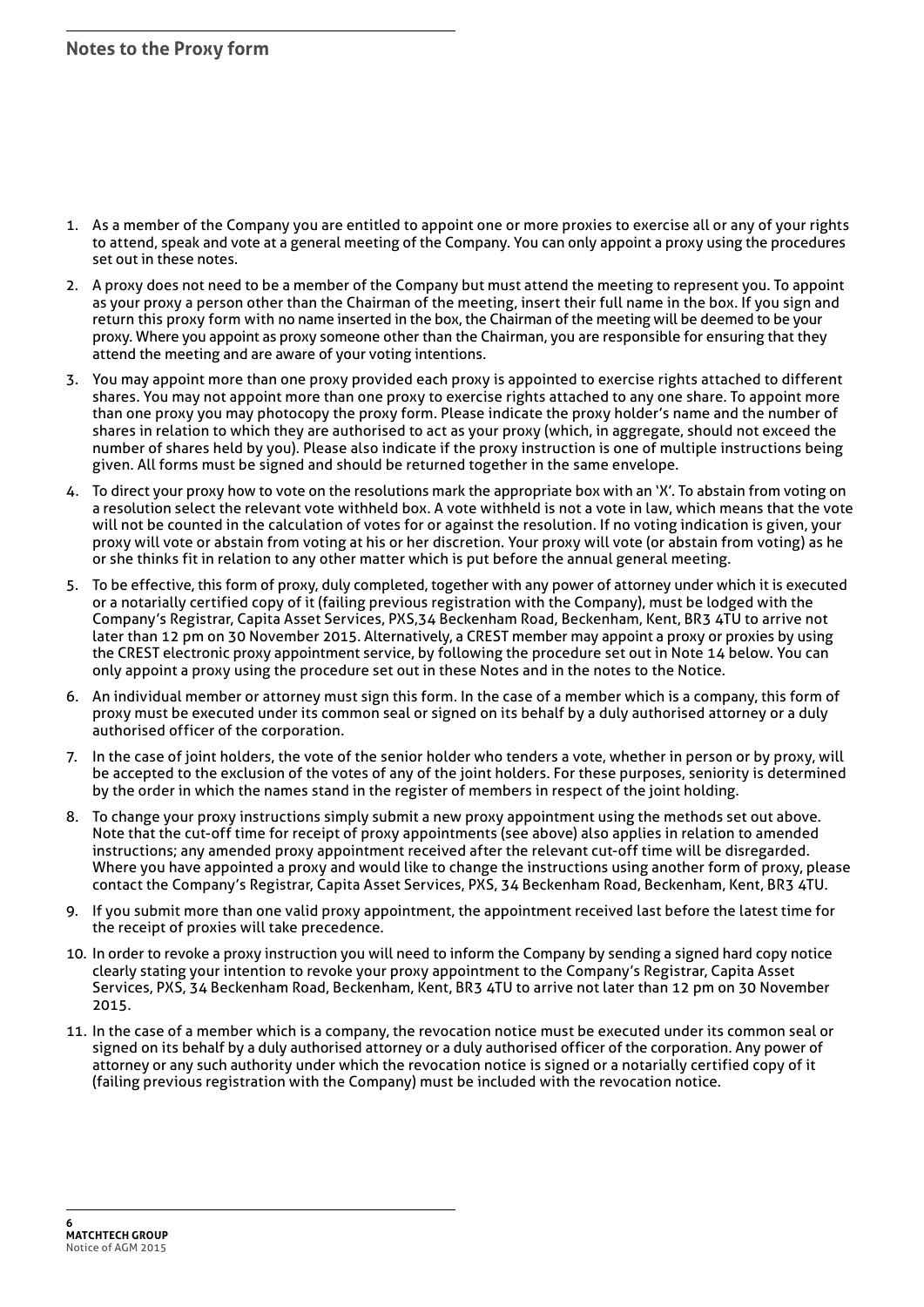- 12. Appointment of a proxy does not preclude you from attending the meeting and voting in person. If you have appointed a proxy and attend the meeting in person, your proxy appointment will automatically be terminated.
- 13. Except as provided above, members who have general queries about the meeting should write to Capita Asset Services, PXS 34 Beckenham Road, Beckenham, Kent, BR3 4TU, telephone 0871 664 0300 (Calls cost 10p per minute plus network extras. Lines are open from 9am to 5.30pm, Monday to Friday), or email shareholderenquiries@capita.co.uk. No other means of communication will be accepted.

You may not use any electronic address provided either:

- (a) in the Notice of Annual General Meeting; or
- (b) any related documents (including the Chairman's letter and this form of proxy),

to communicate with the Company for any purposes other than those expressly stated.

14. CREST members who wish to appoint a proxy or proxies through the CREST electronic proxy appointment service may do so for the general meeting (and any adjournment thereof) by following the procedures described in the CREST Manual. CREST personal members or other CREST sponsored members (and those CREST members who have appointed a voting service provider) should refer to their CREST sponsor or voting service provider, who will be able to take the appropriate action on their behalf.

In order for a proxy appointment or instruction made by means of CREST to be valid, the appropriate CREST message (a "CREST Proxy Instruction") must be properly authenticated in accordance with Euroclear UK & Ireland Limited's ("Euroclear") specifications and must contain the information required for such instructions, as described in the CREST Manual. The message (regardless of whether it relates to the appointment of a proxy, the revocation of a proxy appointment or to an amendment to the instruction given to a previously appointed proxy) must, in order to be valid, be transmitted so as to be received by Capita Asset Services (CREST participant ID: RA10 by the latest time(s) for receipt of proxy appointments specified in Note 5 above. For this purpose, the time of receipt will be taken to be the time (as determined by the timestamp applied to the message by the CREST Applications Host) from which Capita Asset Services is able to retrieve the message by enquiry to CREST in the manner prescribed by CREST. After this time any change of instructions to proxies appointed through CREST should be communicated to the appointee through other means.

CREST members (and, where applicable, their CREST sponsors or voting service providers) should note that Euroclear does not make available special procedures in CREST for any particular messages. Normal system timings and limitations will therefore apply in relation to the input of CREST Proxy Instructions. It is the responsibility of the CREST member concerned to take (or if the CREST member is a CREST personal member or sponsored member or has appointed a voting service provider, to procure that his CREST sponsor or voting service provider takes) such action as shall be necessary to ensure that a message is transmitted by means of the CREST system by any particular time. In this connection, CREST members (and, where applicable, their CREST sponsors or voting service providers) are referred, in particular, to those sections of the CREST Manual (available at www.euroclear.com/CREST) concerning practical limitations of the CREST system and timings.

The Company may treat as invalid a CREST Proxy Instruction in the circumstances set out in Regulation 35(5)(a) of the Uncertificated Securities Regulations 2001 (as amended).